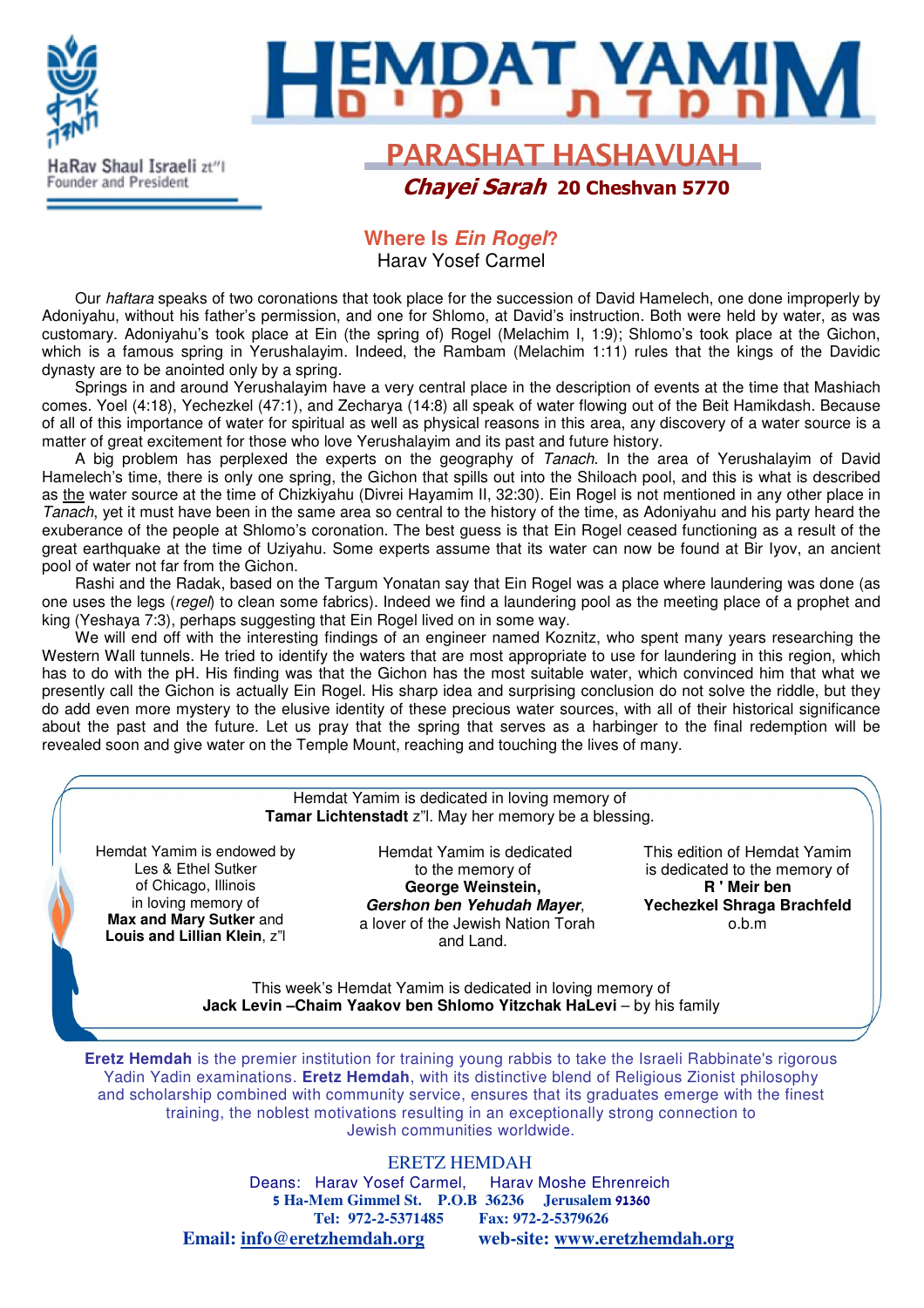

Chayei Sarah

# **Ask the Rabbi**

**Question:** What can I do when I take off my head covering on Shabbat and find hairs that are detached from my scalp and are lying on the rest of my hair? May I remove them by hand or in another manner?

**Answer:** Our response to this question is very uncharacteristic of our approach to halacha. We have been unable to find explicit reference to this issue. While there seem to be ample grounds to forbid it, our thought-out, researched, yet greatly intuitive, answer, despite the lack of a clear source or a clear reason, is that it is apparently permitted. Now, the explanation.

There seem to be two problems with removing the hair. Firstly, the loose hair is unwanted, and it is forbidden to remove an undesired object that is mixed in among the desired because of borer (selecting - see Orach Chayim 319). Secondly, detached hair is not part of the human body and has no clear purpose; therefore, it should be *muktzeh* and forbidden to handle directly.

Yet, there are strong indications (but not full proof) that neither of these issues will forbid removing the hair. The Shulchan Aruch (OC 303:27) forbids combing one's hair normally on Shabbat because of the certainty that some hair will be uprooted from the scalp (shearing). The *poskim* (see Mishna Berura ad loc.: 86-87) say that one may go over the hair gently with a soft brush because it is uncertain if any hair will thereby be uprooted and it is not his intention. Poskim do not forbid the latter out of concern that if there are detached hairs on the hair, they will certainly be removed, which we hypothesized would be borer. The Shulchan Aruch (OC 316:9) also allows picking out lice or other insects from clothing or hair without the matter being considered borer. The Rama (OC 302:1), in discussing the prohibition of laundering, permits removing feathers stuck to clothes, which also would seem to be removing bad from the good and borer. Another indication is that women remove anything superfluous from the hair (including loose hairs) that could be a chatzitza before going to the *mikveh*, and the major sources do not limit how this should be done on Shabbat, except for the matter of combing the hair, which, as above is a problem of "shearing."

It is harder to explain why there would not *borer*. Possibly, some substances or circumstances are too distant from the classic cases of borer, which refer to separating different types of food. Perhaps, removing impurities from hair and fabrics fall under the categories of shearing and laundering, and when those do not apply, borer is not a factor. Similarly, Rav S.Z. Orbach (Minchat Shlomo I, 11) suggests that since it is normal for things to get on hair and fabrics, it is considered cleaning them rather than selecting. There may be other distinctions. The exact parameters of the explanation are important because there are likely test cases that can go either way depending on the explanation. However, our relatively strong halachic intuition, based on similar precedents, is that your case is permitted.

Regarding muktzeh, in some of the sources above (including Shulchan Aruch, OC 319:9), the poskim speak of removing the apparently unusable objects directly by hand. The most likely explanation is along the lines of the Chazon Ish (47:21) that when cleaning an object from unwanted "impurities" (e.g., washing dishes) the unwanted is subsumed under the non-*muktzeh* and we view the action as cleaning dealing with the useable object. So here you would be considered handling your head of hair rather than grabbing detached hairs. While apparently not everyone agrees with this thesis (see Shvut Yitzchak, Muktzeh, p. 308), this does seem to be a mainstream view (see Shemirat Shabbat K'hilchata 14:(149) and Orchot Shabbat, II, 19:207 ) and other possible explanations may also cover your case.

In summary, while we can conclusively neither prove nor explain exactly why we believe one may reach into her hair and remove a detached hair, indications for permitting it far exceed those for forbidding it.

**"Living the Halachic Process**" **-** We proudly announce the publication of our first book in English. "Living the Halachic Process" a selection of answers to questions from our Ask the Rabbi project. A companion CD containing source sheets for the questions is also available.

In honor of the book's debut we offer it at the special rate of \$20 (instead of \$25). Contact us at info@eretzhemdah.org

> Have a question?..... e-mail us at info@eretzhemdah.org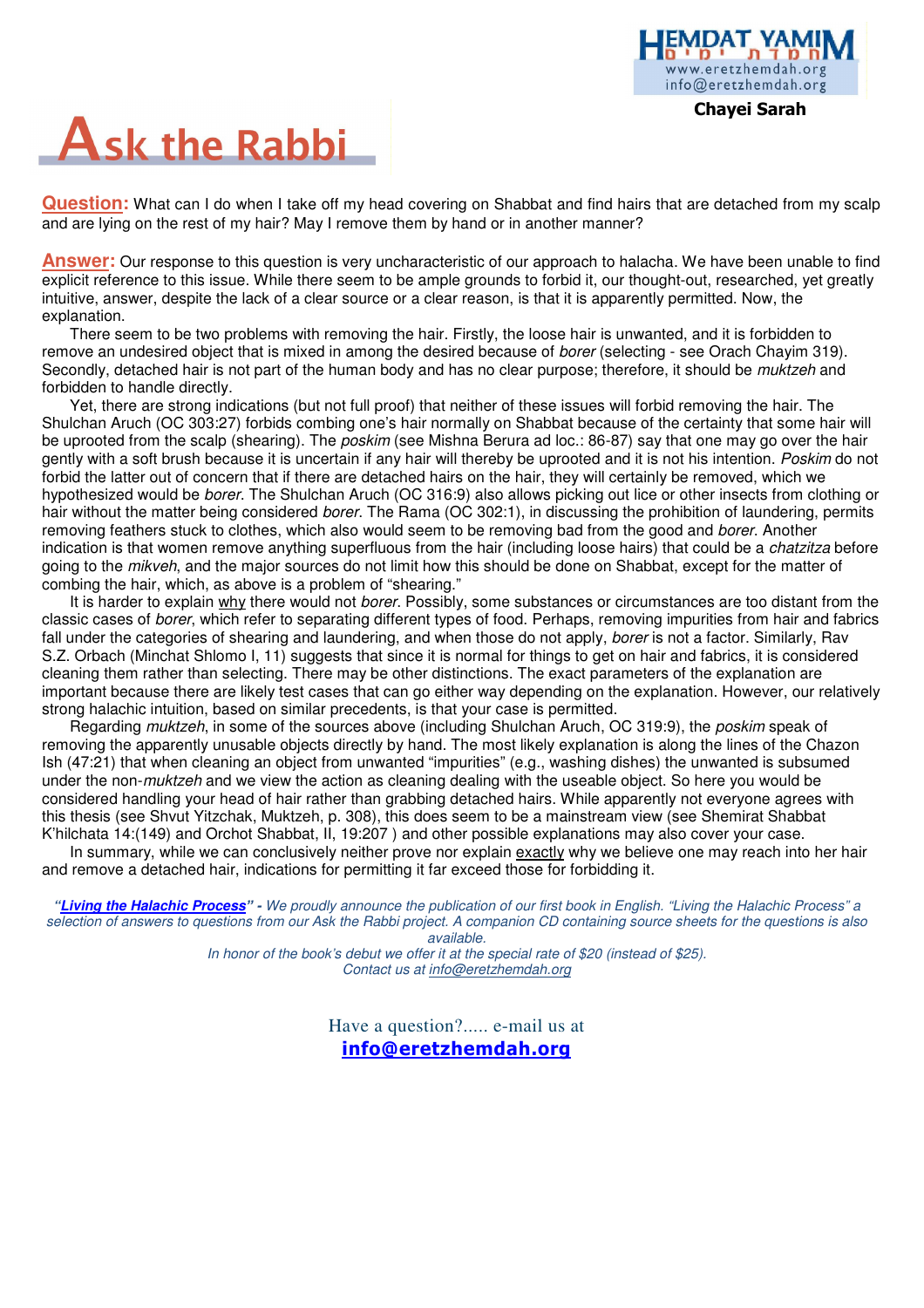

### Ava (from the writings of Harav Avraham Yitzchak Hakohen Kook, z.t.l.)

### **Ever Growing Spiritual Aspirations**

(based on Berachot 2:66, 67)

**Gemara:** When the rabbis would take leave of the house of Rabbi Ami … they would say the following to him: "Your world shall you see in your life, your end in the life of the world to come, and your hope for generations to come. Your heart shall contemplate with wisdom, your mouth shall speak wisdom, and your tongue shall utter songs of praise. Your eyelids shall be straight before you, your eyes shall see the light of the Torah, and your face shall shine from the glow of the heavens. Your lips shall express knowledge, your kidneys shall be joyous in straight ways, and your feet shall run to hear the words of the atik yomin (One Who has existed for an infinite number of days).

**Ein Ayah:** There are different stages that are the ultimate shleimut (completeness). There is shleimut that can be grasped in the present, and there is *shleimut* that will come in a higher state. However, with every conception there must be an accompanying hope for something more special than that which is grasped, which makes life more pleasant. If someone reaches an unsurpassable peak, he begins to decline. There must thus be an unending *shleimut*, so that one will always aspire for further achievement. Therefore, in regard to the present, the *gemara*'s blessing is that one will see his world in his lifetime with the greatest shleimut in deed and in conception. At the same time, one's end he should see in the world to come, for then there will be an even more powerful *shleimut* that cannot be described in this world. One's hopes will always be for something higher, so that for generations it can be striven for. This is because as time goes on and the hopes are fulfilled, it will be possible to hope for even greater, infinitely wonderful attainments, allowing constant hope and life.

### **The Parts of the Body as a Parable for Spiritual Completeness**

(based on Berachot 2:69)

**Gemara:** From the above: [we will highlight each line as Rav Kook explains it]

**Ein Ayah: Your eyelids shall be straight before you** – the eyelids are that which hold back the power of seeing so that it does not extend to the sides at the expense of focus on that which is needed. It is a blessing that one can set the place where he can use his intellect to bring him true shleimut and not have it be scattered over matters from which he will not reap real benefits.

**Your eyes shall see the light of the Torah –** You will possess such a lofty level of Torah that anything you view will be in line with the Torah's view even when you have no indication from the sources regarding the case. This is what the *gemara* (Sukka 21b) says about the speech of talmidei chachamim, which is always educational.

**Your face shall shine from the glow of the heavens** – All of your physical powers will be complete and set according to the true shleimut, ready to accept the flow of wisdom.

… **Your feet shall run to hear the words of the atik yomin (One Who has been around for an infinite number of days) –** The loftiest conceptions of the Divine are the words of the atik yomin, things that are beyond everything that exists in the world. The idea of this blessing is that for its recipient, even the lowest elements of his shleimut will be arranged in a proper order so that he will not be missing even the smallest level and everything of his will be attached to his lofty target. That is what it means that his feet, which comprise the bottom of his body and are involved in the lowest of actions, will run to hear the words of the *atik yomin*. The desire to conceive the spiritual will be so great that not only will his lower elements not prevent him from *shleimut* but will even increase the desire to use every medium toward the goal of great shleimut.

### **Responsa B'mareh Habazak**, Volumes I, II, III, IV, V and VI:

Answers to questions from Diaspora rabbis. The questions give expression to the unique situation that Jewish communities around the world are presently undergoing. The answers deal with a developing modern world in the way of "deracheha, darchei noam". The books deal with the four sections of the Shulchan Aruch, while aiming to also take into consideration the "fifth section" which makes the Torah a "Torah of life." (Shipping according to the destination)Special Price: 6 volumes of Responsa Bemareh Habazak - \$75 (instead of \$90)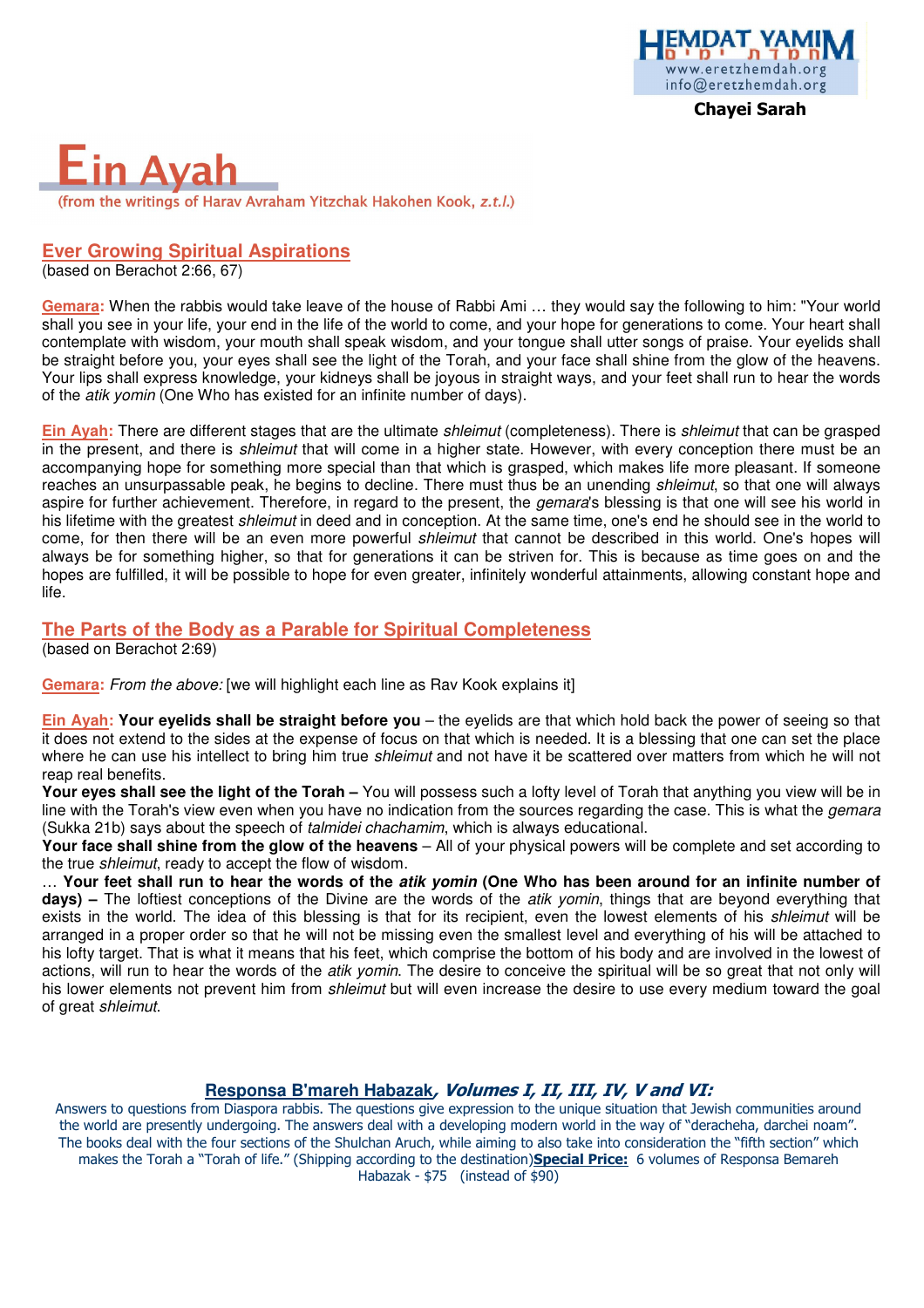## **P'ninat Mishpat**

### **How to Elect Public Officials – part III** (based on Eit Ladun – Rav Nir Vargon - Halacha Psuka, vol. 30)

[We saw last time that a community can accept majority rule as binding even regarding civic decisions that are not mandated by Torah law.]

What is to be done when some of the constituency that is supposed to vote does not exercise this right? The Maharam says that the opinion of someone who refuses to vote is disregarded and we follow the majority of the remaining voters. The Noda B'Yehuda (I, Choshen Mishpat 20) and the Chatam Sofer (61) claim that the Maharam was discussing only a case where the non-voter kept to his refusal to vote at the time of the vote. In contrast, if the deciding people convened without the knowledge of one of the people who had a right to take part and his opinion was not heard, then the vote's results are not binding even if the decision enjoyed a large majority (which those who were left out could not have arithmetically overcome).

This idea follows from the Rashba (II, 104). He says that, in all matters, a majority is one that emanates from within the whole group after deliberation. A majority that is separate from the whole, without a deliberation that includes all, is worth nothing. The Maharit extends this limitation to votes that are done through ballot boxes and by means of someone "collecting" people's votes. This requirement concerned many *poskim*, as the accepted practice was to make decisions without the presence of the entire community, and various distinctions were drawn.

The Chatam Sofer (116) says that if public announcements were made about the gathering and vote, whoever chose not to come is deemed to be like one who appointed those who did come to be proxies to decide. This is difficult, as in regard to the vote of a beit din, we would never say that one who is absent is like one who appointed the others, and the Maharit (ibid.) rejects this distinction. The Chatam Sofer must posit that while having a majority that emanates from the whole applies to public decisions as well, its parameters differ according to the nature of the decision and its forum. Beit din requires a halachic deliberation before the decision can be arrived at, and therefore the participants must actually be present. Regarding the agreement of the public, awareness and acquiescence suffices.

The Birkei Yosef (CM 13) says that only the decision of appointed officials has to include all, but decisions of the public do not require full participation. The logic seems to be that the appointees were chosen to deliberate, whereas the members of the public only have the right to take part and vote. If we were to follow this distinction today, all of the Knesset's members would have to take part in each vote, something that rarely happens, and we would have to rely on the fact that the present system has been accepted. The optimal situation would be (as the Chazon Ish, Bava Batra 4:15 says) if all would take part in choosing representatives and all representatives would take part in the vote.

### **Mishpetei Shaul**

*Unpublished rulings by our mentor, Maran Hagaon HaRav Shaul Yisraeli zt"l in his capacity as dayan at the Israeli Supreme Rabbinical Court. The book includes halachic discourse with some of our generation's greatest poskim. The special price in honor of the new publication is \$20.*